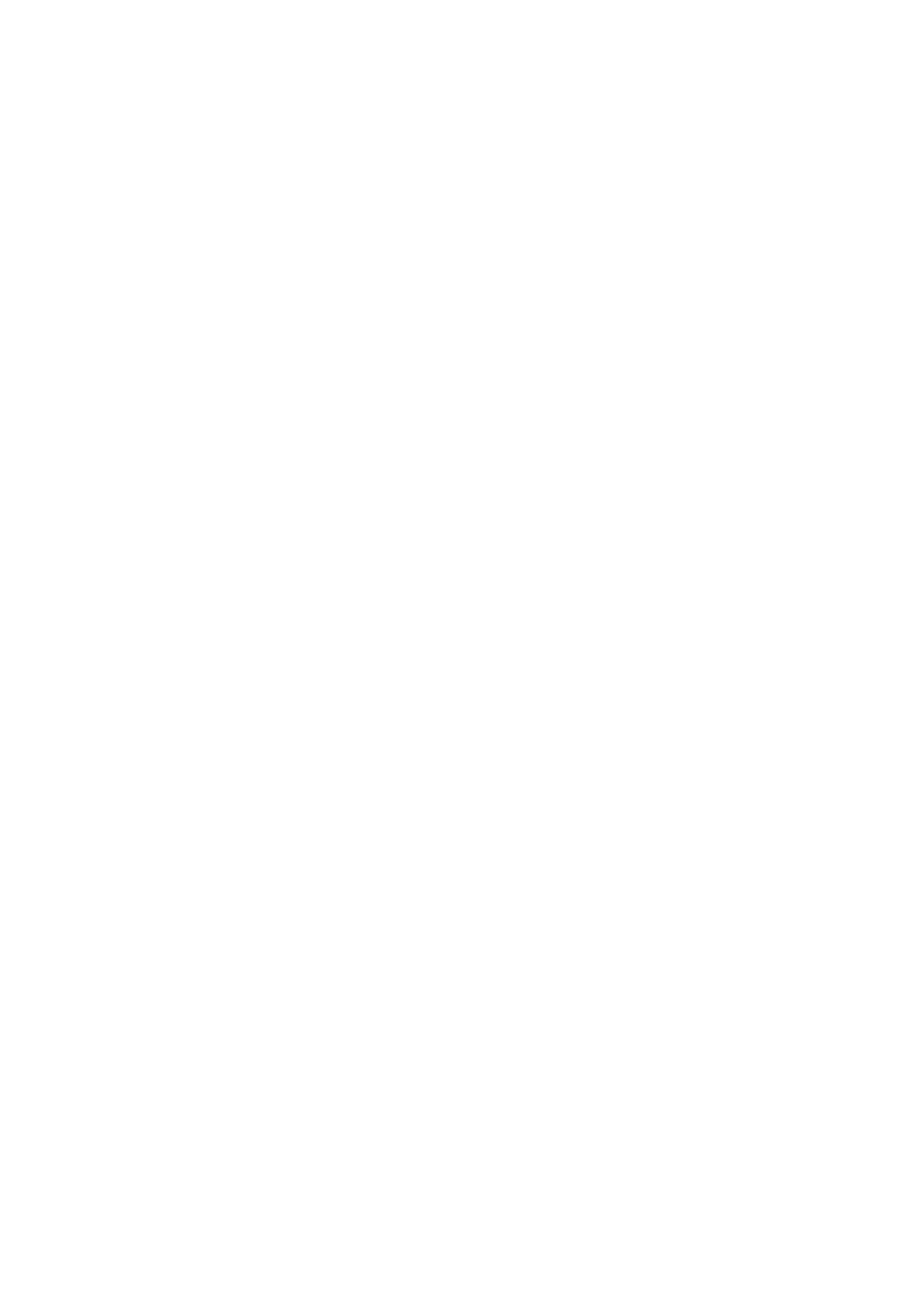## **Contents**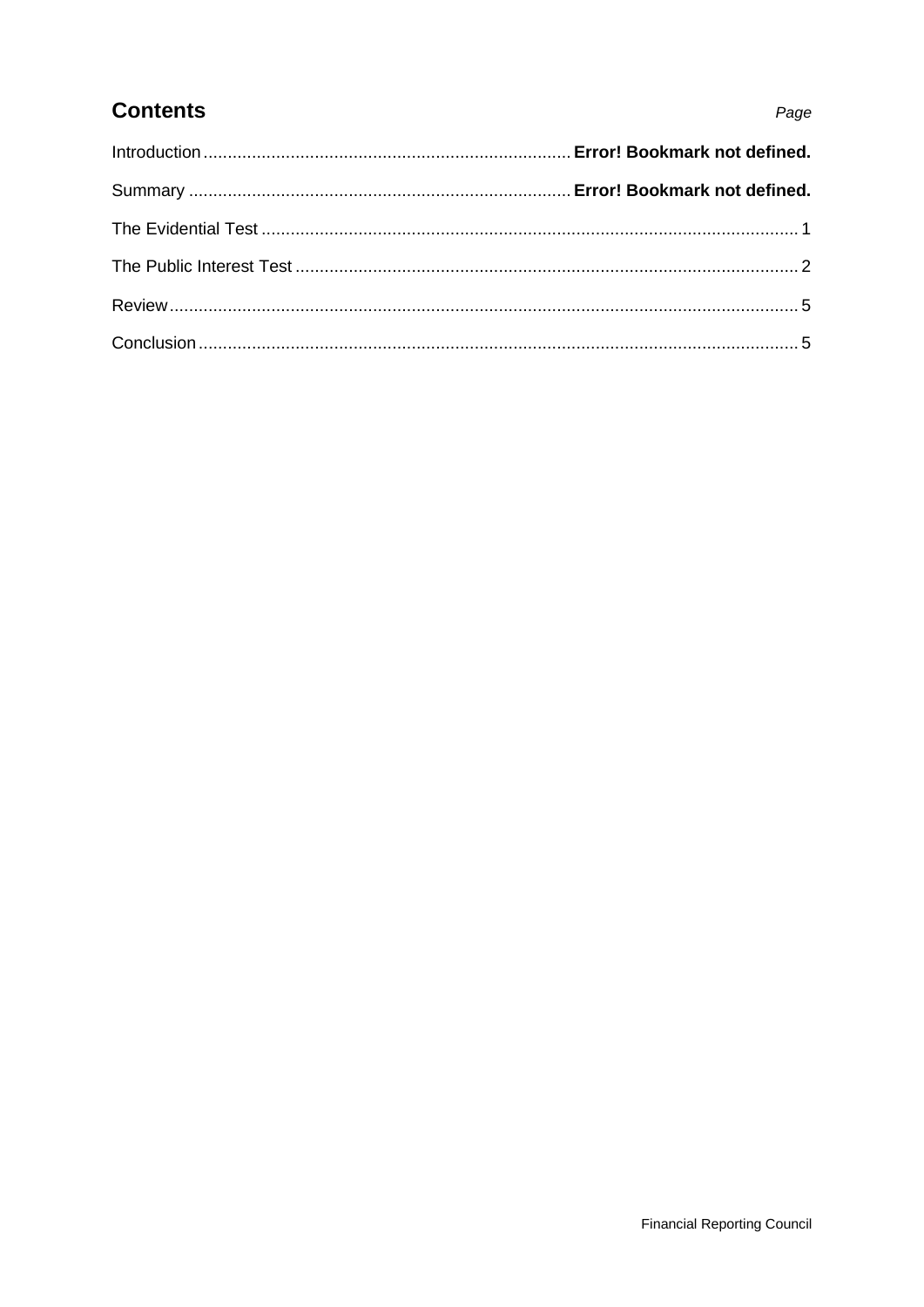Accountancy Scheme Guidance on the delivery of Formal Complaints (March 2021)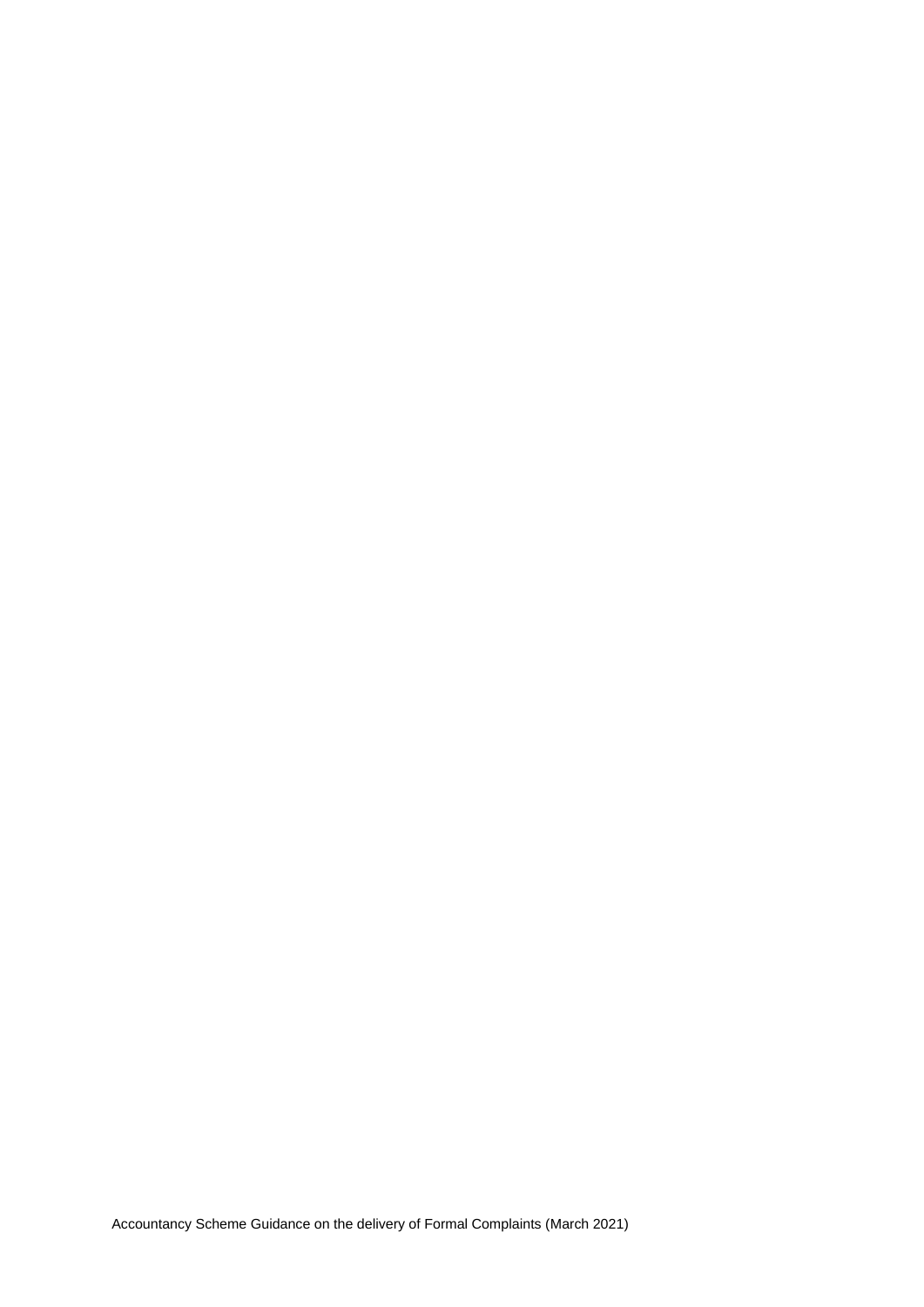### **Accountancy Scheme Guidance on Delivery of Formal Complaints**

#### **Introduction**

- 1. This Guidance is issued on behalf of the Financial Reporting Council (**FRC**) by the FRC Board (**Board**) under paragraph 3(ii) of the Accountancy Scheme ("Scheme") which empowers the Board to provide the Executive Counsel with guidance concerning the exercise of their duties under the Scheme, who shall have regard to such guidance<sup>1</sup>.
- 2. This document provides guidance for the Executive Counsel in relation to the tests which they must consider before the delivery of a Formal Complaint to the Conduct Committee in accordance with paragraph 7(11) of the Scheme. It is intended to be neither legally binding nor exhaustive, but Executive Counsel must have regard to the Guidance, and formulate reasons for their decision to deliver the Formal Complaint which will be provided to the Committee.

#### **Summary**

- 3. By virtue of paragraph 7(11) of the Scheme, the Executive Counsel must deliver to the Committee a Formal Complaint against a Member or Member Firm liable to disciplinary proceedings under paragraph 5(4) of the Scheme if, having conducted such investigation as they think necessary and having reviewed any written representations submitted by the Member or Member Firm, they consider that two tests are satisfied, namely that:
	- a. there is a realistic prospect that a Disciplinary Tribunal will make an Adverse Finding against a Member or Member Firm (the "evidential test"); and
	- b. a hearing is desirable in the public interest (the "public interest test"). An Adverse Finding is defined in paragraph 2(1) of the Scheme as: "*a finding by a Disciplinary Tribunal that a Member or Member Firm has committed Misconduct, or has failed to comply with any of their obligations under paragraphs 14(1) or 14(2)."*
- 4. Both tests must be satisfied before the duty to deliver a Formal Complaint arises. Paragraph 7(14) of the Scheme makes clear that if the Executive Counsel considers that either test is not satisfied, they cannot deliver a Formal Complaint but should inform the Conduct Committee of their decision, together with the reasons for that decision.
- 5. Every case is different and must be assessed on its own facts and merits. The assessment must be careful, fair, independent, impartial and objective. It must exclude personal views about disability, gender identity, race, religion or belief, political views, sex and sexual orientation. There must be no improper or undue influence from any source.
- 6. [This paragraph has been deleted]

<sup>1</sup> This document was first issued in January 2021 following updates to the Accountancy Scheme also issued on 1 January 2021. The documents have since been re-issued on 30 March 2021 with reinstated numbering and cross references from their previous versions for continuity and ease of use together with minor corrections and clarifications.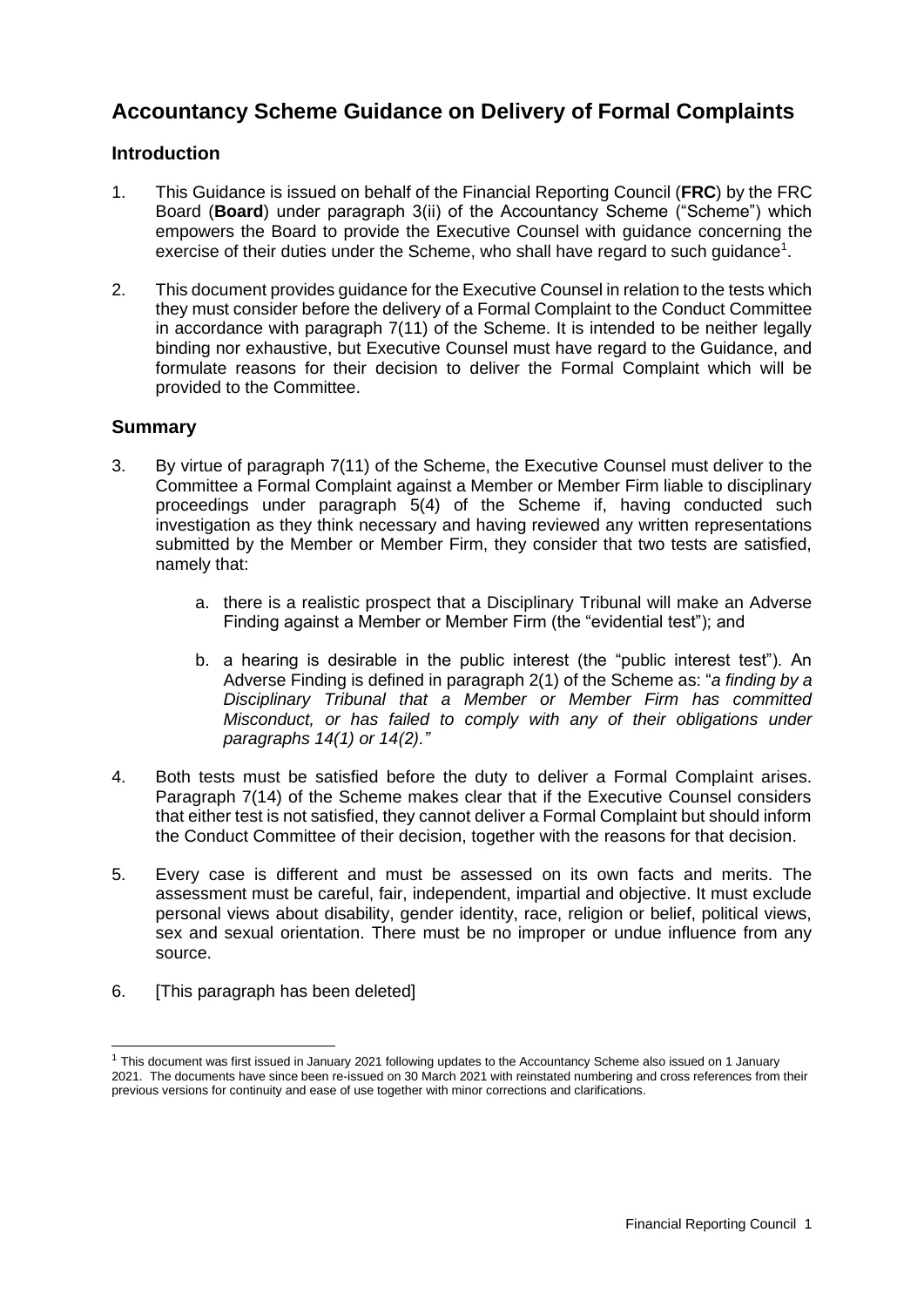- 7. **The evidential test**The Executive Counsel's task is to make an informed assessment, based on the information before them, about the likely outcome of a Formal Complaint before a Disciplinary Tribunal properly directed on law and fact. They must decide whether it is more likely than not that an Adverse Finding will be made against a Member or Member Firm. This is a substantively different decision from that applied later by a Disciplinary Tribunal, if a Formal Complaint is delivered. Its task is to decide whether the Formal Complaint is made out applying the civil standard of proof (balance of probabilities) laid down in paragraph 12 of the Scheme to the evidence as it then emerges.
- 8. In undertaking that task, the Executive Counsel should make an objective evaluation of all the information available to them, including that about any defence or explanation which might be put forward and in particular any representations received for the purposes of paragraph 7(10) of the Scheme. They should also:
	- a. Consider the standard of proof to be applied before the Disciplinary Tribunal by virtue of paragraph 12 of the Scheme.
	- b. Consider any conviction or finding made by, or admission made before, another prosecuting authority, regulatory or adjudicatory body in this or another jurisdiction, having particular regard to paragraph 16 of the Scheme.
	- c. Consider the strength, relevance and reliability of the evidence (on both sides). Paragraph 9(6) of the Scheme permits a Disciplinary Tribunal to take into account any evidence, whether or not such evidence would be admissible in a court. However, the relevance and reliability (and, therefore, the weight) of evidence may be undermined, for example, by the refusal of a witness to testify or by doubts about the witness's credibility/accuracy or by doubts about the quality/authenticity of documentary evidence.
	- d. Consider the formulation of the Formal Complaint. The extent to which the evidential test is met will depend on the acts and/or omissions alleged in the Formal Complaint. The Executive Counsel should be satisfied that there is a realistic prospect of an Adverse Finding in relation to each allegation against each Member or Member Firm. The Executive Counsel will need to consider whether omitting a particular element, episode or state of mind might enable the Formal Complaint to meet the evidential test when it otherwise would not. The Executive Counsel should not feel bound to allege either everything that could conceivably be asserted or nothing that could conceivably be resisted: see further paragraph 15 below, regarding the Executive Counsel's discretion to focus the Formal Complaint on certain allegations.
- 9. The Executive Counsel, having carried out reasonable investigations, should not normally seek to resolve any substantial conflicts of evidence (factual or expert) which remain.

#### **The public interest test**

- 10. If the evidential test is not satisfied, the public interest test should not and cannot be considered; no matter how important and/or serious the facts and/or issues may appear. But if the evidential test is satisfied, the Executive Counsel must go on to consider whether a hearing is desirable in the public interest.
- 11. In applying the public interest test the Executive Counsel should be especially mindful of four points: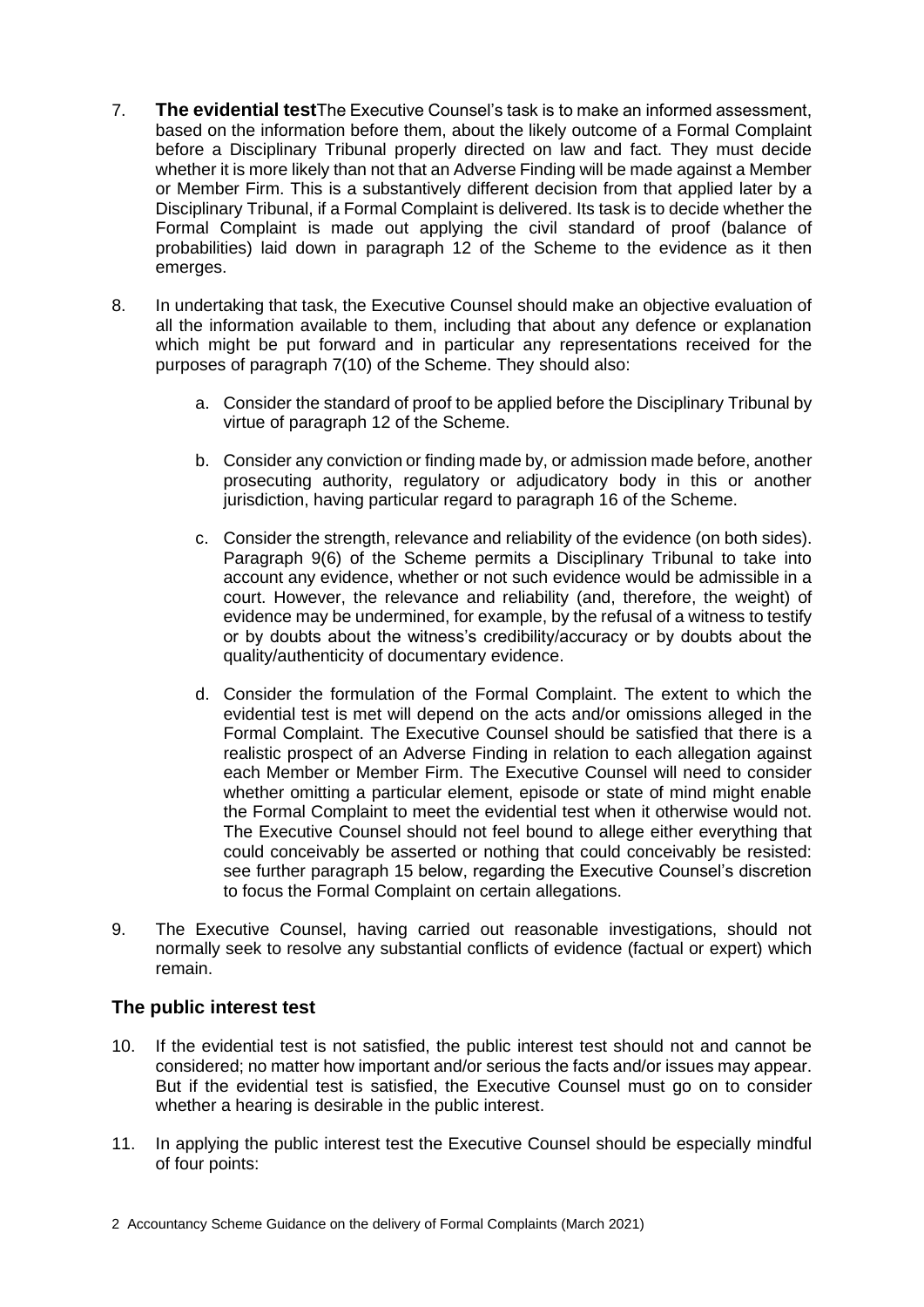- a. All cases covered by this guidance are necessarily public interest cases, that is, they raise or appear to raise important issues affecting the public interest. This is underscored by paragraphs 5(1) and 5(2) of the Scheme. Paragraph 5(2) requires the Board to consider, amongst other things, whether the matter appears to give rise to serious public concern or to damage public confidence in the UK accountancy profession as well as all the circumstances of the matter including its nature, extent, scale and gravity. The Executive Counsel is required to ask a slightly different question: whether a hearing (rather than an investigation) is "desirable in the public interest". Following their investigation, they are likely to answer that question by reference to more information than was available to the Board.
- b. A Formal Complaint satisfying the evidential test should usually be delivered to the Board's Conduct Committee (**Conduct Committee**) unless contrary public interest factors clearly outweigh those favouring delivery.
- c. There is an alternative means of disposal under the Scheme whereby the Executive Counsel may agree terms of a settlement, for consideration by Settlement Approvers in accordance with paragraph 8 of the Scheme. Entering into settlement discussions is at the sole discretion of the Executive Counsel, and, in considering whether this would be appropriate, they must have regard to the public interest. Where terms of a settlement cannot be agreed, or are not approved by Settlement Approvers, the Executive Counsel shall proceed to deliver the Formal Complaint in accordance with paragraph 7(11) of the Scheme.
- d. The application of the public interest test is not simply a matter of comparing the number of factors on each side. The Executive Counsel must carefully and fairly weigh each factor, and then make an overall assessment. No single factor or combination of factors is necessarily determinative
- 12. The following are examples of public interest factors favouring delivery of a Formal Complaint to the Conduct Committee:
	- a. The gravity of the alleged misconduct and/or breach of obligation. It is likely that a hearing is desirable in the public interest where there is evidence that the alleged misconduct:
		- i. involved acts of dishonesty or of a criminal nature, or otherwise casts doubt on the integrity of the Member or Member Firm;
		- ii. involved a failure to comply with a requirement to cooperate with the FRC pursuant to paragraphs 14(1) or 14(2) of the Scheme;
		- iii. was pre‐meditated, repeated or systemic;
		- iv. involved abuse of a position of authority or trust;
		- v. casts doubt on the objectivity of the Member or Member Firm;
		- vi. involved a non‐trivial failure on the part of the Member or Member Firm to act with professional competence or due care, or otherwise involved action that could discredit the profession;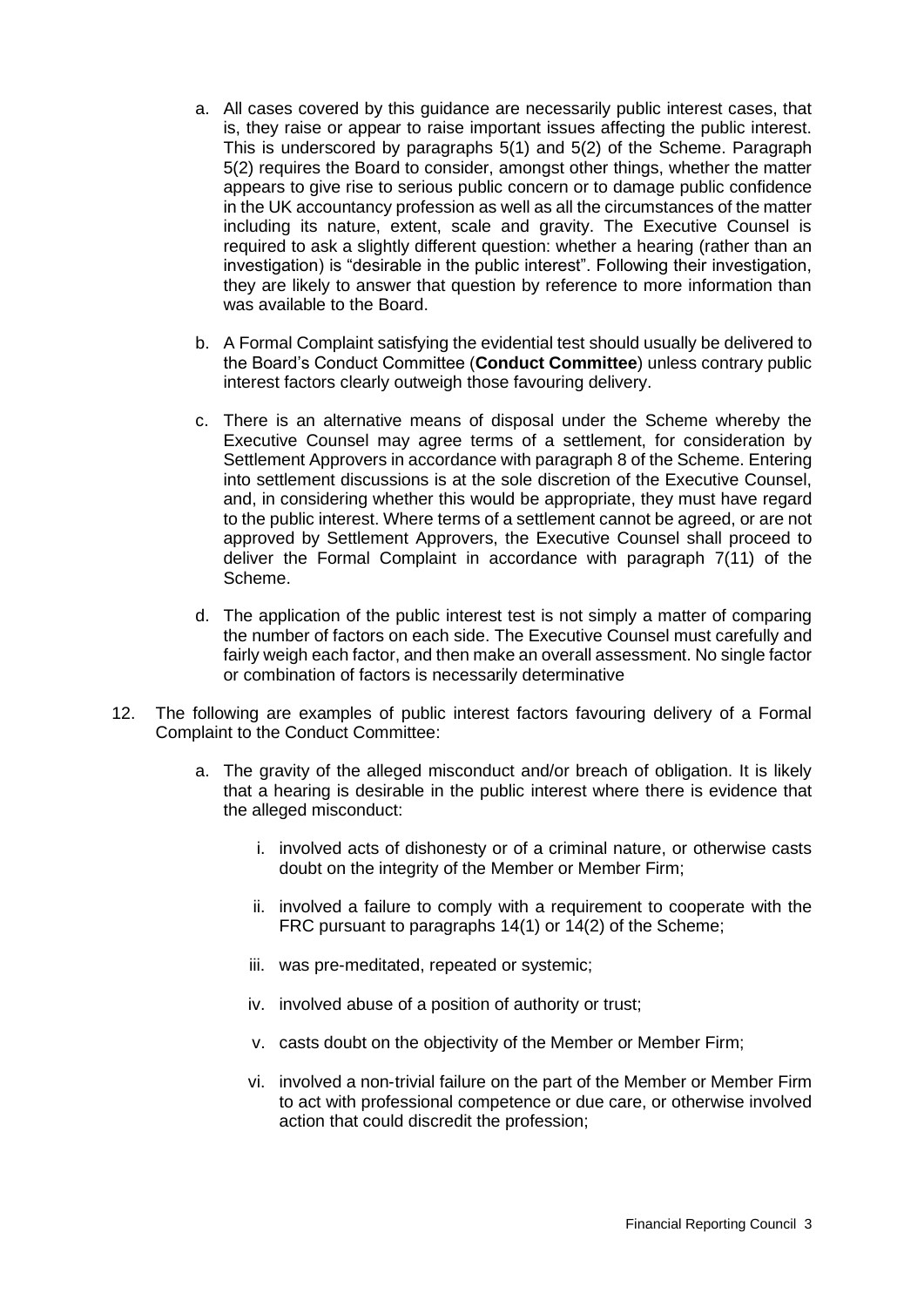- b. The gravity of the actual or potential consequences of the alleged misconduct and/or breach of obligation.
- c. There is a real risk of repetition.
- d. Public confidence in:
	- i. the accounting profession;
	- ii. financial reporting;
	- iii. corporate governance; and/or
	- iv. the Scheme

could be undermined if the alleged misconduct and/or breach of obligation were not pursued before a Disciplinary Tribunal.

- e. The disciplinary record, before the FRC or otherwise, of the Member or Member Firm. The worse the record is, and the greater the similarity of the previous misconduct, the stronger the public interest will be in proceeding. Conversely, if the Member or Member Firm has already been excluded or had his/its licence or registration withdrawn and the new allegation is relatively minor, there may be little public interest in proceeding.
- f. There is a need to deter future misconduct and/or breach of obligation and to send a signal to the profession and the public, thereby protecting and promoting high professional standards.
- 13. The following are examples of factors which indicate that a hearing may not be desirable in the public interest:
	- a. The Member is very elderly or is (or was at the time of the alleged misconduct and/or breach of obligation) suffering serious physical or mental ill health and
		- i. no longer practises; and
		- ii. is unlikely to resume practice.
	- b. Even if the Formal Complaint is upheld, a Disciplinary Tribunal would probably impose no, or only a nominal or minimal, sanction (such as a token or small fine).
	- c. The loss and harm, or potential loss and harm, were minor, and the misconduct was inadvertent.
	- d. There has been long delay between the alleged misconduct and/or breach of obligation and the likely date of a hearing before a Disciplinary Tribunal, unless
		- i. the alleged misconduct and/or breach of obligation is serious; and/or
		- ii. there is good reason for the delay (such as it has been caused or contributed to by the Member or Member Firm or the alleged misconduct and/or breach of obligation has come to light only recently or the complexity of the investigation or the existence of other